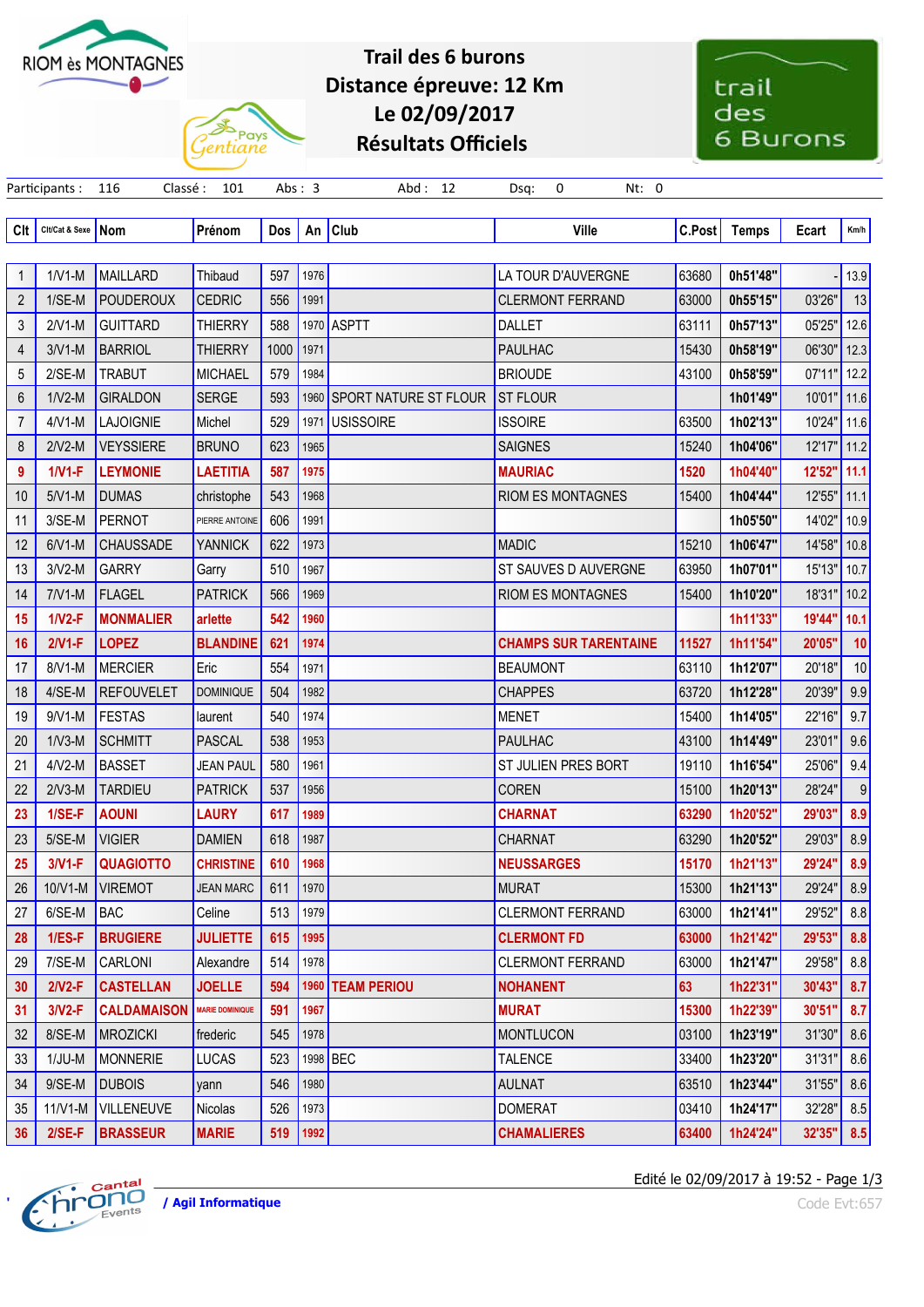| Clt | Cit/Cat & Sexe   Nom |                   | Prénom            | Dos | An   | <b>Club</b>                           | <b>Ville</b>               | C.Post | <b>Temps</b> | Ecart  | Km/h    |
|-----|----------------------|-------------------|-------------------|-----|------|---------------------------------------|----------------------------|--------|--------------|--------|---------|
|     |                      |                   |                   |     |      |                                       |                            |        |              |        |         |
| 37  | 10/SE-M              | GARRIGOU          | <b>LAURENT</b>    | 571 | 1979 |                                       | <b>DRUGEAC</b>             | 15140  | 1h25'22"     | 33'33" | 8.4     |
| 38  | $12/V1-M$            | <b>JEFFARD</b>    | Alexandre         | 532 |      | 1972 XTTR63                           | <b>CLERMONT FERRAND</b>    | 63000  | 1h25'35"     | 33'47" | 8.4     |
| 39  | $1/V3-F$             | <b>ROBERT</b>     | <b>CHRISTINE</b>  | 536 | 1948 |                                       | <b>AURILLAC</b>            | 15000  | 1h25'37"     | 33'49" | 8.4     |
| 40  | <b>11/SE-M</b>       | <b>CLAVEL</b>     | <b>STEPHANE</b>   | 550 | 1983 |                                       | <b>ROYAT</b>               | 63130  | 1h25'42"     | 33'53" | 8.4     |
| 41  | $3/SE-F$             | <b>DAUNIS</b>     | <b>LAETITIA</b>   | 586 | 1982 |                                       | <b>LA CHASSAGNE</b>        | 15320  | 1h25'54"     | 34'05" | 8.4     |
| 42  | $4/SE-F$             | <b>MAGNE</b>      | <b>CELINE</b>     | 583 | 1979 |                                       | <b>LOUBARESSE</b>          | 15320  | 1h25'56"     | 34'08" | 8.4     |
| 43  | $4/V1-F$             | <b>MASSABUAU</b>  | <b>STEPHANIE</b>  | 552 | 1974 |                                       | <b>RODEZ</b>               | 12000  | 1h25'58"     | 34'09" | 8.4     |
| 44  | 12/SE-M              | SECCAUD           | <b>JULIEN</b>     | 555 | 1992 |                                       | <b>SAINT FLOUR</b>         | 15100  | 1h25'59"     | 34'11" | 8.4     |
| 45  | 13/SE-M              | CHAZAL            | <b>PATRICE</b>    | 575 | 1978 |                                       |                            |        | 1h26'02"     | 34'14" | 8.4     |
| 46  | 14/SE-M              | <b>TERRAIL</b>    | <b>Bruno</b>      | 522 | 1978 |                                       | <b>LE CREST</b>            | 63450  | 1h27'08"     | 35'19" | 8.3     |
| 47  | $1/ES-M$             | <b>UBOLET</b>     | <b>DYLAN</b>      | 600 | 1997 |                                       | <b>RIOM ES MONTAGNES</b>   | 15     | 1h27'47"     | 35'58" | 8.2     |
| 48  | $5/V2-M$             | <b>BOURNET</b>    | <b>GUY</b>        | 548 | 1966 |                                       | LA BOURBOULE               | 63150  | 1h28'26"     | 36'38" | 8.1     |
| 49  | 15/SE-M              | VEYSSIERE         | LUC               | 608 | 1984 |                                       | <b>PLAUZAT</b>             | 63730  | 1h28'54"     | 37'06" | 8.1     |
| 50  | 16/SE-M              | <b>THEVENOT</b>   | Marc-Antoine      | 524 | 1991 |                                       | <b>CONDAT</b>              | 15190  | 1h29'29"     | 37'40" | $\, 8$  |
| 51  | $5/SE-F$             | <b>GIBERT</b>     | <b>SANDRA</b>     | 562 | 1979 |                                       | <b>AURILLAC</b>            | 15000  | 1h30'13"     | 38'24" | 8       |
| 52  | 17/SE-M              | <b>IRONDELLE</b>  | <b>ANTHONY</b>    | 563 | 1981 |                                       | <b>AURILLAC</b>            | 15000  | 1h30'14"     | 38'25" | 8       |
| 53  | 13/V1-M              | DUSSAILLANT       | eric              | 541 | 1972 |                                       |                            |        | 1h30'28"     | 38'39" | $\bf 8$ |
| 54  | $4/N2-F$             | <b>FILAIRE</b>    | <b>Edith</b>      | 534 | 1966 |                                       | <b>MIREFLEURS</b>          | 63730  | 1h30'33"     | 38'44" |         |
| 55  | $1/V4-M$             | <b>BONNAFOUX</b>  | <b>BERNARD</b>    | 607 | 1947 |                                       | <b>CELLES</b>              | 15190  | 1h30'40"     | 38'52" | 7.9     |
| 56  | $5/V1-F$             | <b>FLOTTE</b>     | <b>LAURENCE</b>   | 616 | 1968 |                                       | <b>ST CERNIN</b>           | 15310  | 1h30'59"     | 39'11" | 7.9     |
| 57  | 18/SE-M              | DUPONT            | <b>CHRISTOPHE</b> | 539 | 1985 |                                       | <b>CONDAT</b>              | 15190  | 1h31'00"     | 39'11" | 7.9     |
| 58  | $6/V1-F$             | <b>FOURNET</b>    | <b>VIRGINIE</b>   | 603 | 1973 |                                       | <b>ORCINES</b>             | 63870  | 1h31'13"     | 39'25" | 7.9     |
| 58  | 19/SE-M              | <b>MOREAU</b>     | <b>REGIS</b>      | 551 | 1983 |                                       | MEZEL                      | 63115  | 1h31'13"     | 39'25" | 7.9     |
| 60  | 14/V1-M              | <b>MONARD</b>     | <b>DAVID</b>      | 528 | 1976 |                                       | <b>MENET</b>               | 15400  | 1h31'15"     | 39'27" | 7.9     |
| 61  | $6/SE-F$             | <b>ACHARD</b>     | <b>ALEXANNE</b>   | 512 | 1994 |                                       | <b>PLAUZAT</b>             | 63730  | 1h31'54"     | 40'05" | 7.8     |
| 62  | $7/SE-F$             | <b>MAMPON</b>     | <b>MARIE</b>      | 558 | 1991 |                                       | <b>VOLVIC</b>              | 63530  | 1h32'02"     | 40'13" | 7.8     |
| 63  |                      | 5/V2-F BESSON     | <b>Nathalie</b>   | 605 | 1966 |                                       | <b>CLERMONT FERRAND</b>    | 63000  | 1h32'29"     | 40'40" | 7.8     |
| 64  | $7/V1-F$             | <b>DUBOIS</b>     | <b>SANDRA</b>     | 609 | 1972 |                                       | <b>COLTINES</b>            | 15170  | 1h32'47"     | 40'58" | 7.8     |
| 65  | 15/V1-M              | MAINGRET          | <b>DAVID</b>      | 569 | 1973 |                                       | <b>MAURIAC</b>             | 15200  | 1h33'19"     | 41'31" | 7.7     |
| 66  | $2/ES-F$             | <b>MAZE</b>       | <b>CANDIDE</b>    | 547 | 1995 |                                       | <b>RIOM ES MONTAGNES</b>   | 15400  | 1h33'41"     | 41'52" | 7.7     |
| 67  | $6/V2-M$             | <b>CASTELLAN</b>  | <b>PASCAL</b>     | 596 |      | 1964 TEAM PERIOU                      | <b>NOHANENT</b>            | 63830  | 1h33'50"     | 42'01" | 7.7     |
| 68  | 8/SE-F               | <b>ESCARPIT</b>   | <b>AGNES</b>      | 614 |      | 1978 RCA                              | <b>AURILLAC</b>            | 15     | 1h33'51"     | 42'02" | 7.7     |
| 69  | 8/V1-F               | <b>GALVAING</b>   | <b>CATHERINE</b>  | 516 | 1968 | <b>ASSOCIATION SPORTIVE LA MADICO</b> | <b>CHAMPAGNAC</b>          | 15350  | 1h34'01"     | 42'13" | 7.7     |
| 70  | $7/V2-M$             | <b>BERTHON</b>    | Jean Yves         | 533 | 1960 |                                       | <b>ROMAGNAT</b>            | 63540  | 1h34'11"     | 42'22" | 7.6     |
| 71  | $9/SE-F$             | <b>ROUTHIER</b>   | <b>LAURE</b>      | 503 | 1984 |                                       | <b>CREVANT LAVEINE</b>     | 63350  | 1h35'13"     | 43'24" | 7.6     |
| 72  | $8/V2-M$             | <b>ROUSSET</b>    | <b>JEAN LUC</b>   | 565 | 1959 |                                       | <b>RUYNES EN MARGERIDE</b> | 15320  | 1h35'24"     | 43'36" | 7.5     |
| 73  | $3/ES-F$             | <b>DOCET</b>      | <b>Aurelie</b>    | 507 | 1996 |                                       | <b>NEUILLY PLAISANCE</b>   | 93360  | 1h35'53"     | 44'04" | 7.5     |
| 74  | $4/ES-F$             | <b>PAN LOPEZ</b>  | <b>MARION</b>     | 585 | 1995 |                                       | <b>MAURIAC</b>             | 15200  | 1h35'54"     | 44'05" | 7.5     |
| 74  | 20/SE-M              | <b>TALANDIER</b>  | Theo              | 508 | 1993 |                                       | <b>CHAMBON SUR LAC</b>     | 63790  | 1h35'54"     | 44'05" | 7.5     |
| 76  | <b>10/SE-F</b>       | <b>STUDER</b>     | <b>Helene</b>     | 521 | 1985 |                                       | <b>CLICHY</b>              | 92110  | 1h35'55"     | 44'06" | 7.5     |
| 77  | 21/SE-M              | BALME             | <b>GUILLAUME</b>  | 578 | 1990 |                                       | <b>AURILLAC</b>            | 15100  | 1h36'02"     | 44'13" | 7.5     |
| 78  | 22/SE-M              | GREGOIRE          | <b>FREDERIC</b>   | 420 | 1982 |                                       |                            |        | 1h36'08"     | 44'19" | 7.5     |
| 79  |                      | 11/SE-F POULENARD | <b>MALORY</b>     | 527 | 1978 |                                       | <b>ST PARGOIRE</b>         | 34230  | 1h36'17"     | 44'28" | 7.5     |



Edité le 02/09/2017 à 19:52 - Page 2/3